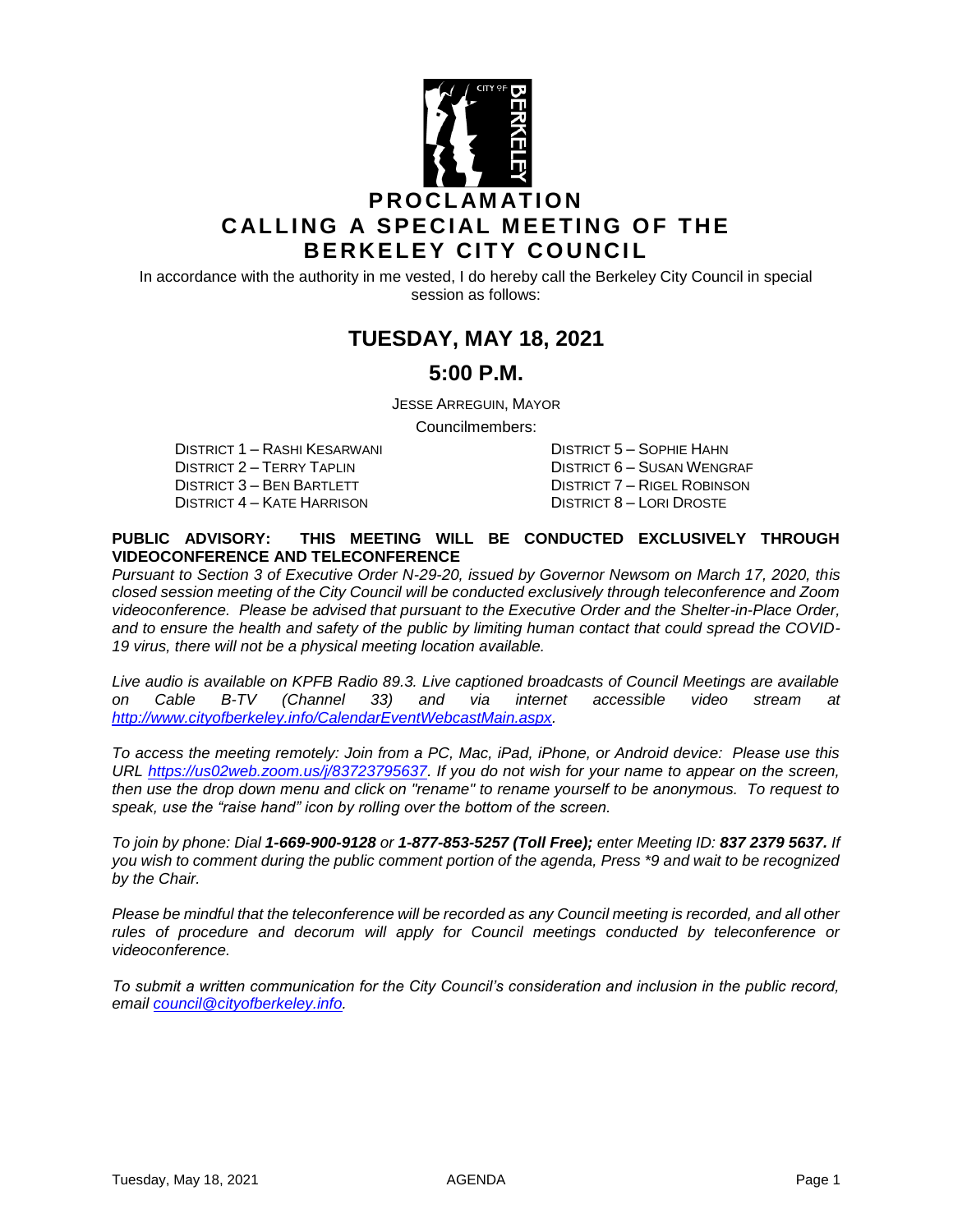## **Preliminary Matters**

**Roll Call**

**Public Comment - Limited to items on this agenda only**

## **CLOSED SESSION:**

The City Council will convene in closed session to meet concerning the following:

#### **1. CONFERENCE WITH LEGAL COUNSEL – PENDING LITIGATION PURSUANT TO GOVERNMENT CODE SECTIONS 54956.9(a) and 54956.9(d)(1)**

- *a. WCAB Case Number: #ADJ9183953.*
- *b. WCAB Case Numbers: # ADJ11329423 and ADJ11329404*

# **OPEN SESSION:**

Public Reports of actions taken pursuant to Government Code section 54957.1.

# **Adjournment**

I hereby request that the City Clerk of the City of Berkeley cause personal notice to be given to each member of the Berkeley City Council on the time and place of said meeting, forthwith.

> IN WITNESS WHEREOF, I have hereunto set my hand and caused the official seal of the City of Berkeley to be affixed on this 14th day of May, 2021.

Jesse Aureguin

Public Notice – this Proclamation serves as the official agenda for this meeting**.**

ATTEST:

Mart Sprinning

Mark Numainville, City Clerk